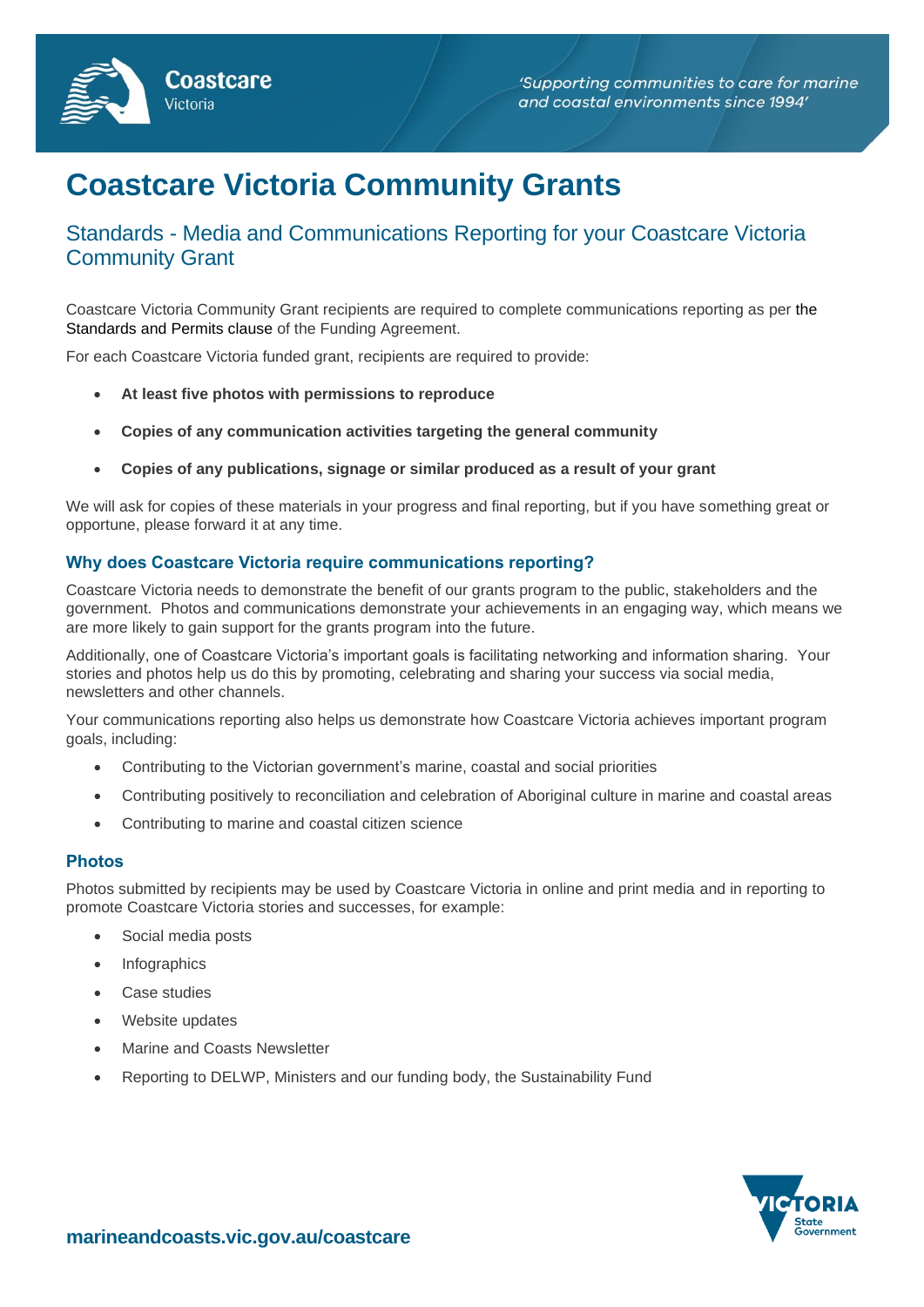# **Tips for submitting photos**

# **Communication activities**

Please send Coastcare Victoria copies of relevant public communication materials so we can see how you have engaged with the public, and to help with our goals as mentioned on page 1.

Examples of communications to share with Coastcare Victoria:

- Social media posts (tag us on Facebook, Twitter and Instagram)
- Newspaper or newsletter articles (online and print)
- Media releases
- Radio interviews
- Flyers/brochures
- Project reports
- Community seminar (e.g. PowerPoint slides, agenda, flyer advertising the event)
- Telecommunications events (e.g. SWIFFT teleconferences, webinars)

**Remember that you must acknowledge Coastcare Victoria's funding support on written materials and in speeches and other forms of presentations – see 'Guidelines for acknowledging the government's funding support'.**

# **Tips for submitting copies of public communication activities**

| Do!       |                                                                                                                                        | Don't                                                                                                              |
|-----------|----------------------------------------------------------------------------------------------------------------------------------------|--------------------------------------------------------------------------------------------------------------------|
|           | Include a web address if the communications<br>activity is online (e.g. social media, online<br>news)                                  | You don't need to send us your internal<br>communications or communications not<br>available to the general public |
| $\bullet$ | Follow Guidelines for acknowledging the<br>government's funding support (you received a<br>copy of this document with grant agreement) |                                                                                                                    |